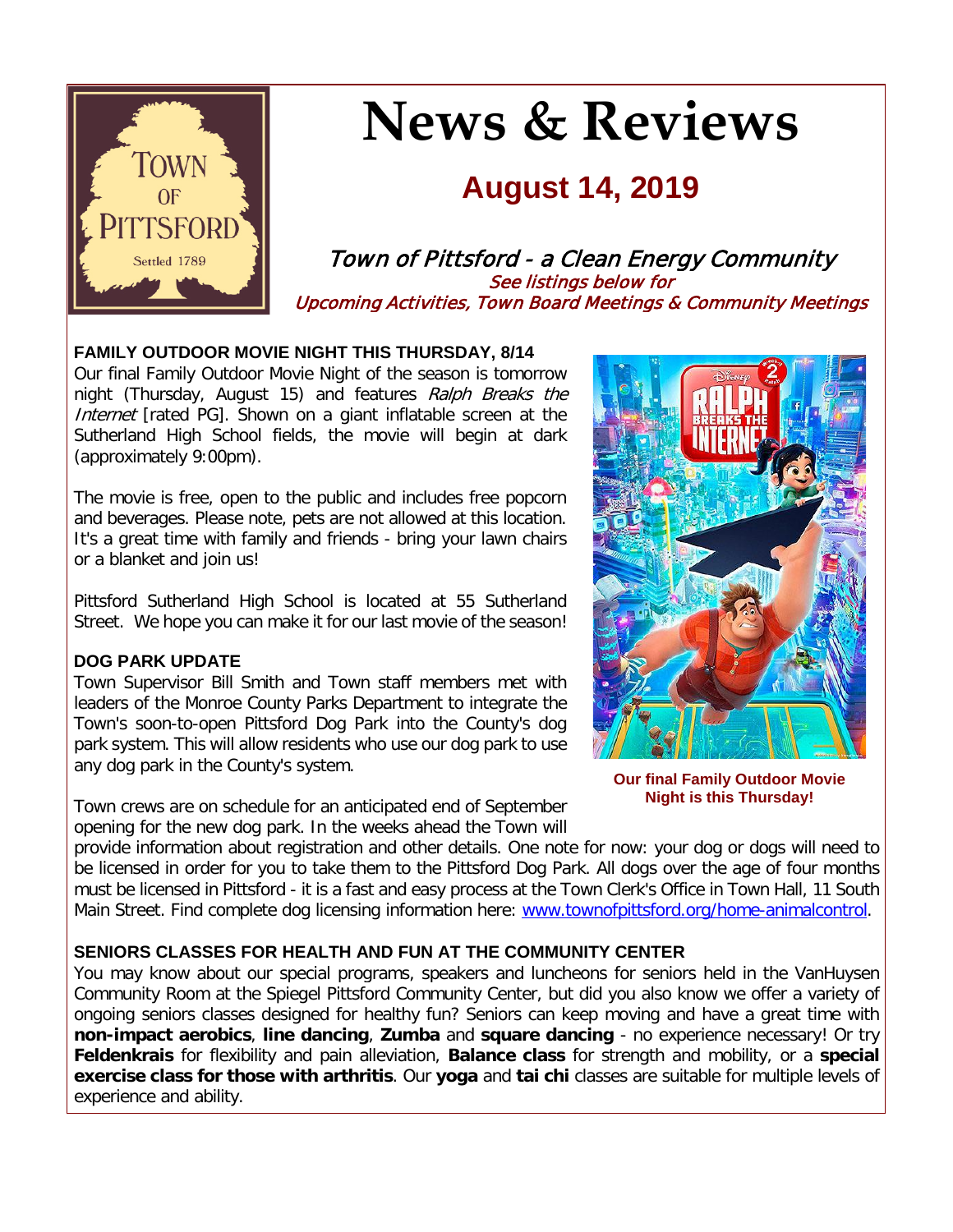Classes are free to Pittsford residents and most are \$3.00 per class for non-residents; Feldenkrais and Balance classes are free for all. For a complete schedule of our health and wellness classes for seniors, see our [Seniors Programs online information](http://r20.rs6.net/tn.jsp?f=001UQc9b0BU8vXSZq3fdxX8eyRA-VbIRUWWI2HjWVJQ8v8M918THJ_YT2JrJb3i1QLD0X_0DKjR4-tmF9tCaTtVEB2XFDZtfYqTqat5_BLzHlvu8Gn5gUcmynndQG-_HRI910HlquEPsvvAV7keBYsI2JUcrDME0iuBznN_g-MPUfiTjXNjicHQWCYQjCsPVHLqwuGVy86XBiRDg8r2Uu0HrL6jWjn_h-5dOggTAeHWdFR2CDIv1cHrP827Jk-z7fV4ej6HyyGxsnl2x9UGWSJa4Kwy3iWkXvepwddxpXuvhPxLnjpiEh8Ys7Ph06HgT5aGVewX-5I7K0V1zfmRSSR2rZdJ1vvt6kAw_s0GTgKctIY8rf0FbVaFLQ==&c=uNbNw2foyYSmzSg9m9FErlYv0lr6nVIjAPJb_DsSqbR3IP69b5SjLA==&ch=rNpKCqnx6c_7AuW6fP1FT7PCXYmaOnT_Xu1PdN1QTy9VlRZ62c_dog==) or call the Senior Center at 248-6235.

The Town of Pittsford's Community Center is located at 35 Lincoln Avenue. To learn more about all of our programs, activities and services for seniors [click HERE to visit the Seniors page](http://www.townofpittsford.org/home-seniors?utm_source=eNews+08-14-19&utm_campaign=eNews+08-14-19&utm_medium=email) on the Town website or call our Senior Programs Office at 248-6235.

#### **JOB OPENING: PART-TIME PARKING MONITOR**

The Town and Village of Pittsford have an opening for a part-time Parking Monitor. The position is responsible for monitoring parking in the Village and the Town, writing parking tickets and follow up letters, and presenting information at Town Court. While performing the duties of the job, the employee is required to walk throughout the Village and Town on a daily basis in all weather conditions. This position is 10 hours per week for the Town of Pittsford and 20 hours per week for the Village of Pittsford.

Find a complete [job description and application information here](http://r20.rs6.net/tn.jsp?f=001UQc9b0BU8vXSZq3fdxX8eyRA-VbIRUWWI2HjWVJQ8v8M918THJ_YTyLB7FgBizyFLGDPGXGw6ANkMqlof0vZHLvGewpiqZYVtlSpgymN5Ppg-TkbKq0oBeLHmvFEBnSXOO8JgmCnr9qf7halIgWj16CXeNlDVVxLTW_gP8GmvvUGcXOTwrVOBipZRFPH0K9zgBRuoy6A-ZOz18JJefktw3Ztn4qBl6WSLkn5wV-EpbEzXE9AGUfTyXWTVy5HJY89llQIjjq4tV5Yz_fb-YjqMtDdnJSH7W_ZqlD0r4cibcKE9lauiLWLzu15D0B78jkoRuYwpgTyNqAZdk38HTAbQ9fPiacVPpjEhiaj0GX_EsrHKv8BV9IGUqYfdhAqNL9NS98UIlwAJBni6FW1H7qC6A==&c=uNbNw2foyYSmzSg9m9FErlYv0lr6nVIjAPJb_DsSqbR3IP69b5SjLA==&ch=rNpKCqnx6c_7AuW6fP1FT7PCXYmaOnT_Xu1PdN1QTy9VlRZ62c_dog==) or visit the [Employment Opportunities](http://r20.rs6.net/tn.jsp?f=001UQc9b0BU8vXSZq3fdxX8eyRA-VbIRUWWI2HjWVJQ8v8M918THJ_YT4KEMPHtQCF88jSToMNkiQrUkuxRZBoiAGJyBUKvZT5W2bGeeql0JtmCrGY9evxvFLIC5uFzLRUYoJSINZ3L-qdigrlVipG850T9BNPdUM4ZlM1oa-iUSmBONTwe7dEBNmceHOR3dHcZ-n-A-ffuyiN76OQkQB_Ycp1IPkRI6J_lOoWqQnns-xgFY-SDYD8605PAM-k_e7uC97oZy8sGBd4VVUAZC57Zx9W5kOY1JfXgAyM-ewaCs6Ls1HtpYgkHCgIPqeQtHub4-RKVy66eSsAQ5YSaMc1MnAuUI4V3AAXo&c=uNbNw2foyYSmzSg9m9FErlYv0lr6nVIjAPJb_DsSqbR3IP69b5SjLA==&ch=rNpKCqnx6c_7AuW6fP1FT7PCXYmaOnT_Xu1PdN1QTy9VlRZ62c_dog==) page link under the "Contact Us" tab on the Town website, [www.townofpittsford.org.](http://r20.rs6.net/tn.jsp?f=001UQc9b0BU8vXSZq3fdxX8eyRA-VbIRUWWI2HjWVJQ8v8M918THJ_YT0xprfCJ3PL1YUvRT5VARvvxe2O7zIR0bep6PD5ZiS-Lu73LVsbzBDq-ceBwt-MMQK4ioD5VaWGvN6_pnbbYEUDAxLEwJ8sbefWMW_MCccIKugd_nfPCfMwPwiYGJt3UIejjygMfJq3Zbnu004By4NudP7f_kJOqHmyC4IbDQxCZzOL5vvGjqkqSenrlCjUe4xJAKHrlL0CfZVhZHEERtLJ3VhNjOB2xIdu2R5vxc0w71r7n3lmgYa0=&c=uNbNw2foyYSmzSg9m9FErlYv0lr6nVIjAPJb_DsSqbR3IP69b5SjLA==&ch=rNpKCqnx6c_7AuW6fP1FT7PCXYmaOnT_Xu1PdN1QTy9VlRZ62c_dog==)

**For complete job descriptions and application information for all open positions**, visit the Town's job listings web page at [www.townofpittsford.org/home-pittsford-employment-opportunities.](http://r20.rs6.net/tn.jsp?f=001UQc9b0BU8vXSZq3fdxX8eyRA-VbIRUWWI2HjWVJQ8v8M918THJ_YT4KEMPHtQCF88jSToMNkiQrUkuxRZBoiAGJyBUKvZT5W2bGeeql0JtmCrGY9evxvFLIC5uFzLRUYoJSINZ3L-qdigrlVipG850T9BNPdUM4ZlM1oa-iUSmBONTwe7dEBNmceHOR3dHcZ-n-A-ffuyiN76OQkQB_Ycp1IPkRI6J_lOoWqQnns-xgFY-SDYD8605PAM-k_e7uC97oZy8sGBd4VVUAZC57Zx9W5kOY1JfXgAyM-ewaCs6Ls1HtpYgkHCgIPqeQtHub4-RKVy66eSsAQ5YSaMc1MnAuUI4V3AAXo&c=uNbNw2foyYSmzSg9m9FErlYv0lr6nVIjAPJb_DsSqbR3IP69b5SjLA==&ch=rNpKCqnx6c_7AuW6fP1FT7PCXYmaOnT_Xu1PdN1QTy9VlRZ62c_dog==)

#### **INVASIVE SPECIES - JAPANESE KNOTWEED**

Japanese Knotweed is rapidly invasive, extremely difficult to remove, and highly destructive to residential properties and natural landscapes. Once established in an area Knotweed can take 5-8 years to eradicate. Complete removal is difficult - a plant can grow from a small piece of cutting left behind. To combat this invasive species should you find it on your property, learn how to identify, remove and dispose of it.

#### Know How to Identify

- Grows 10-15 feet tall & has heart-shaped leaves; looks like a mix of bamboo and a beanstalk
- Rapidly proliferates rhizomes can extend 9 feet deep and 65 feet wide

#### Act Early to Eradicate

- If not removed, knotweed WILL proliferate and destroy your landscape
- Early action is important
- Digging, Mowing, or Cutting improperly can make knotweed spread more quickly
- Can take 5-8 years to eradicate

#### Dispose of Canes Responsibly

- NEVER add knotweed to yard waste or compost
- NEVER let cuttings remain on the ground
- ALWAYS contain cuttings in tied plastic garbage bags and dispose of with household trash

An online search will yield extensive information about identifying and dealing with Japanese Knotweed. The New York Invasive Species Information Clearinghouse website is a good place to start. Find their info page here: [http://nyis.info/invasive\\_species/japanese-knotweed/.](http://r20.rs6.net/tn.jsp?f=001UQc9b0BU8vXSZq3fdxX8eyRA-VbIRUWWI2HjWVJQ8v8M918THJ_YTyLB7FgBizyF4ERd2Zr9FoCEIxU7J9oyzq1vMleYTnNOgvlvjDrMcc_NFZz0Kqc3GCBX0mVVNQaQmFzrnJ0IXFQmdS4WQ1gGW-J41se79Ud0IUMGXU5TwE7oeBc-5UstT_YOwU2c8UNwDNzI7mmY8fdz8W-X2151izqhP0DZfwTjixU55v_oWbWaYDk7Gk7MmoQnRQSK1QX0ZI09Li5R1xzA54CVYX353xmVH3PZSyn3gvUgN9JIFbnGozFTXG_7cVx4JcENStydomSLXjXer3g=&c=uNbNw2foyYSmzSg9m9FErlYv0lr6nVIjAPJb_DsSqbR3IP69b5SjLA==&ch=rNpKCqnx6c_7AuW6fP1FT7PCXYmaOnT_Xu1PdN1QTy9VlRZ62c_dog==)

#### **LIBRARY PROGRAM AUGUST 21: FINDING IT IN THE FINGER LAKES**

Across the heart of New York, travelers embrace 11 finger-shaped lakes the glaciers left behind. Join Lisa Wemett and Terry Mulee at the Pittsford Community Library on Wednesday, August 21 at 7:00pm as they share adventures discovering state parks and waterfalls, food and beverages, art and history, and hidden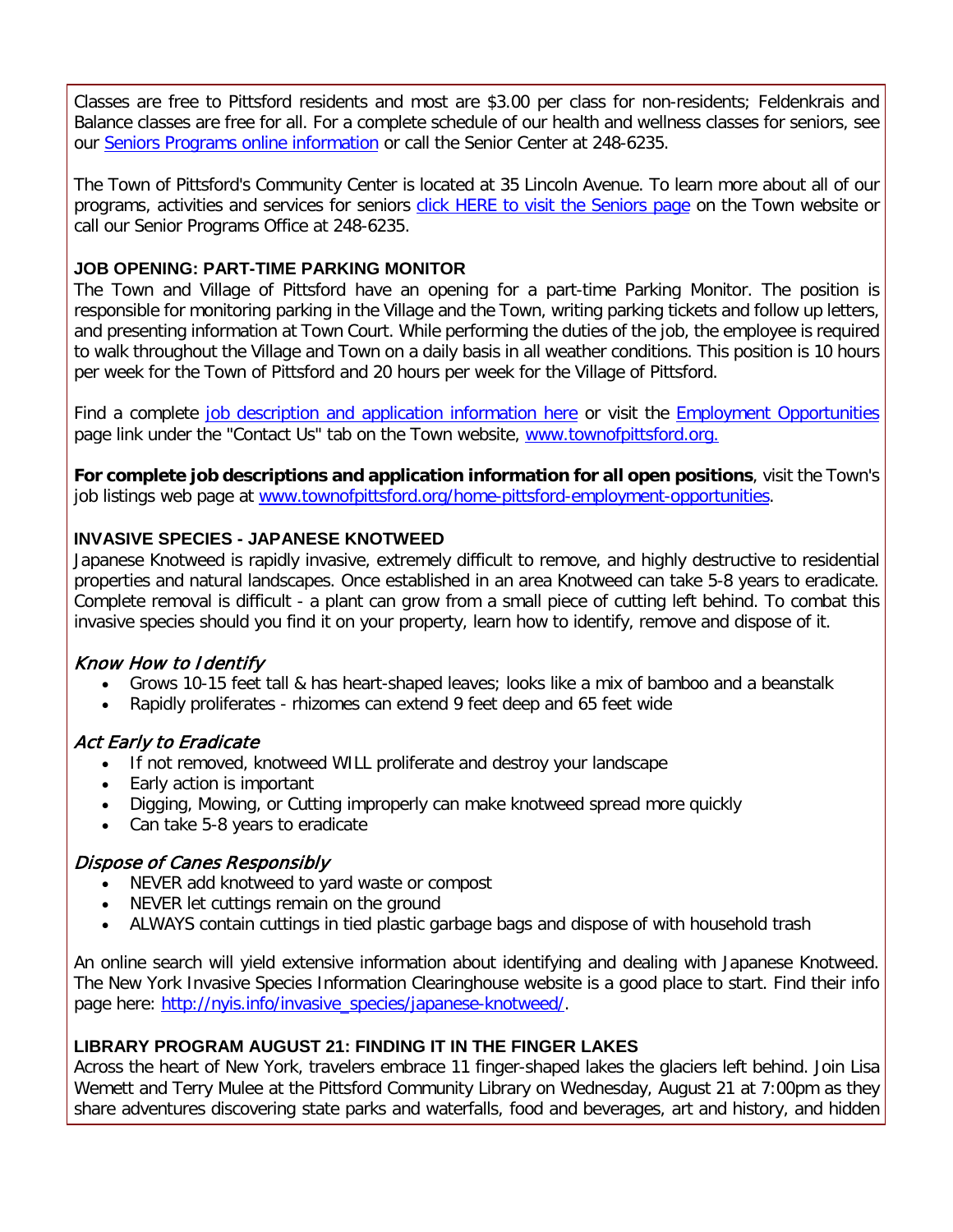gems through this scenic section of New York State. Held in the Fisher Meeting Room, the program is free and open to the public, no registration required.

The Pittsford Community Library is located at 24 State Street. For information about other upcoming Library programs, visit the [Library's online program calendar](http://r20.rs6.net/tn.jsp?f=001UQc9b0BU8vXSZq3fdxX8eyRA-VbIRUWWI2HjWVJQ8v8M918THJ_YT4Iqw7WwnYRZhLarGrsAk7xRofZX-p3QrnbRG1DgRW9sroe_7nmOsCYY46C35q447o8zZPZ6miWJm-8V40SFpYiOhATMuaa6n1ksKbdC2t-fZLlwP74iVtDKJkBB7jcyhmmwIPTDbkTWnGN8oPWlQPoc8euYInKfb79XjT1c0EI5D4LYI5_5fKoFAas3UECFdqzas9BnIBbecna9WfGsgKPpYYe6HFB3DBWw-iLKA2gwkNw0q7TpxJWIlzuL-iOqKqT-qUj2KuGZs2hlRf-p9ES5osSYOPgHITf5QCJ10uZPx_i333jwHAB8ncARF7Z4EbL3sCyMctFVVao57AoaKWZjU3r1F24t8WgE69NWTfX3&c=uNbNw2foyYSmzSg9m9FErlYv0lr6nVIjAPJb_DsSqbR3IP69b5SjLA==&ch=rNpKCqnx6c_7AuW6fP1FT7PCXYmaOnT_Xu1PdN1QTy9VlRZ62c_dog==) or call 249-5481.

**PITTSFORD SCHOOL DISTRICT SUBSTITUTE TEACHER, PARA & NURSE INTERVIEWS AUG. 16** The Pittsford Central School District will conduct open interviews for qualified teacher, paraprofessional, [and nurse substitutes](http://r20.rs6.net/tn.jsp?f=001UQc9b0BU8vXSZq3fdxX8eyRA-VbIRUWWI2HjWVJQ8v8M918THJ_YTyLB7FgBizyFwrR7V-eLg13qhVKjEFEWzpI5TNGGyxuzpoVe8PAhNEZmN9F_rN4_rykU5n7Zistb37LJfWCJyOApDVuE7BWAP_NpPcvuCHGdVVqxrbaDA8mNUmc2eAM21RhDFUwYYSfRUrZgzzSjwVuKtsNdzHDMdBQUIYBwVrPswUGpHJsWUmeRagKkPToGXeR_AKiMyDEHsv20a0FvdqH3KyLn4syn-oAh1jyEMEeR5h4OL0dGZ7FHbAYWKv-aC_v87LDi_6Qj-YzZn_0_JlwIVqF15XmAykwrPnItfHUZ1322i8Z17RxY-DDqtvbWuuocUdZu8D4i3-yxGdTESOImL0nRB-cjLYTFzyF3cx3NCY5TZRYHze7FMdVh58Ud9l7PP2PhzNave3CC52yIZekCMnySbaR4FLNW8GWTz64sVbEsvSyYqdNg9uBhhDrCtkbgy5XZj_ElnLkntxwZlvZgex6svSUefg==&c=uNbNw2foyYSmzSg9m9FErlYv0lr6nVIjAPJb_DsSqbR3IP69b5SjLA==&ch=rNpKCqnx6c_7AuW6fP1FT7PCXYmaOnT_Xu1PdN1QTy9VlRZ62c_dog==) this Friday, August 16 from 9:00am - 2:00pm at the Calkins Road Middle School Library, 1899 Calkins Road, Pittsford.

Prescheduled interviews will take place between 9:00am and 12:00pm. Walk-in interviews will be conducted from 12:00pm to 2:00pm. To schedule an interview or request more information, call Danielle Trenkler in the Calkins Road Middle School Main Office at 267-1902.

Candidates are asked to complete an [online substitute teacher/nurse/paraprofessional application](http://r20.rs6.net/tn.jsp?f=001UQc9b0BU8vXSZq3fdxX8eyRA-VbIRUWWI2HjWVJQ8v8M918THJ_YTyLB7FgBizyF1cx6cDxZ5oyNASYR-0UsMnc9vp7NFrymfb4Id7B3BptdDnDeB9107uZthxVJxLjsAgPdFzlxwnvAvQdBE29hSJqKMkaECLoi23nuneBonjKfPslSirSnepf-cSoItWYw_e_LGQ4BFPanjbljRkB2DJnNbf4tN6on4os56eY46HNc-l25pYtlQyhB_peRy5AeH3oljUx2m4sj8yu6jaox-h6sj7E9F0rx15prVH8lODrlKHlwCs3BQhvqPfWlfaJk0lTreXP34IA=&c=uNbNw2foyYSmzSg9m9FErlYv0lr6nVIjAPJb_DsSqbR3IP69b5SjLA==&ch=rNpKCqnx6c_7AuW6fP1FT7PCXYmaOnT_Xu1PdN1QTy9VlRZ62c_dog==) before the interview and to bring an updated resume and any other relevant information they would like to share. A bachelor's degree is required for substitute teachers and substitute nurses; two years of college education is required for paraprofessional substitutes. A background check, including fingerprinting, is required for all substitutes; candidates must be eligible to work in the U.S.

#### **REMINDERS**

#### **PITTSFORD FOOD CUPBOARD MOVING TO NEW LOCATION ON SEPTEMBER 3** Current Facility will be closed August 21 through September 2 for the move

The Pittsford Food Cupboard is moving to a new location - 3800 Monroe Avenue, Door 26. Tuesday, August 20 is the last day to obtain groceries at the current Grove Street location. The Food Cupboard will be closed for shopping from Wednesday, August 21 through Monday, September 2 as staff and volunteers work to relocate to the new facility. The Food Cupboard will reopen at the new location on Tuesday, September 3 at 9:30am. The hours and the phone number (264-9860) will remain the same. For complete information visit their website at [www.pittsfordfoodcupboard.net.](http://r20.rs6.net/tn.jsp?f=001UQc9b0BU8vXSZq3fdxX8eyRA-VbIRUWWI2HjWVJQ8v8M918THJ_YT30VmM9P4M7d8z6DA7qh99DLQQu1KtalyIw_KJw7gsYkhu8D5q2bBlZVXwuGCy9skUMsjA4hVKc9OaLb9Th1J_vj3Q_4TnOeKPTe-HwKaWONu0FJub9mUUazw3yAp5PK6WmyPVKuXsxrfR9eGw8O4kpugASWv8yjVu357sHZxEUsSKhWfSjbpC9SPIufytPjo4XECkfBFw0nH82tqwIcpT29y1qU2EGuRGMyprQG_zj_n1Q6SU6kCzpRdJvWRMLi-A==&c=uNbNw2foyYSmzSg9m9FErlYv0lr6nVIjAPJb_DsSqbR3IP69b5SjLA==&ch=rNpKCqnx6c_7AuW6fP1FT7PCXYmaOnT_Xu1PdN1QTy9VlRZ62c_dog==)

#### **ASL INTERPRETER AT TOWN BOARD MEETINGS**

The Town of Pittsford provides an American Sign Language interpreter at every meeting of the Pittsford Town Board, to interpret for those who need this service.

#### **UPCOMING COMMUNITY ACTIVITIES IN PITTSFORD**

- **[Family Outdoor Movie Night,](http://r20.rs6.net/tn.jsp?f=001UQc9b0BU8vXSZq3fdxX8eyRA-VbIRUWWI2HjWVJQ8v8M918THJ_YTweuv-pCZeRAn_4s5Ei8428oQFfusr66kk-tISkrDnTR5Gib-ElNF6M7cmw_yLUEfeOR1GlRTkgcNCVCu_jYIuFM4yXDX6sHuj5ApBsywFMwOeUitdKGcTTJU4SnjhPwY4j4gH-tuUg_Rn7QLXxez0eR2R6OGIZMqtjI3hLuyFgoJSIfCVpdBGcMF8yC0lqgFC2QTbCJxPjFhjTkxOdRznmEdwqpSUhcYalfDyzEW-kLrbzhacFUEcVEXnm5BMINzfzpki6HZTRchiNDuxNB36s=&c=uNbNw2foyYSmzSg9m9FErlYv0lr6nVIjAPJb_DsSqbR3IP69b5SjLA==&ch=rNpKCqnx6c_7AuW6fP1FT7PCXYmaOnT_Xu1PdN1QTy9VlRZ62c_dog==) featuring Ralph Breaks the Internet; Thursday, 8/15, at dark** (approximately 9:00pm), Pittsford Sutherland High School Fields, 55 Sutherland Street - please note, no pets allowed at this location
- [Pittsford Central School District substitute teacher, paraprofessional and nurse substitute open](http://r20.rs6.net/tn.jsp?f=001UQc9b0BU8vXSZq3fdxX8eyRA-VbIRUWWI2HjWVJQ8v8M918THJ_YTyLB7FgBizyFwrR7V-eLg13qhVKjEFEWzpI5TNGGyxuzpoVe8PAhNEZmN9F_rN4_rykU5n7Zistb37LJfWCJyOApDVuE7BWAP_NpPcvuCHGdVVqxrbaDA8mNUmc2eAM21RhDFUwYYSfRUrZgzzSjwVuKtsNdzHDMdBQUIYBwVrPswUGpHJsWUmeRagKkPToGXeR_AKiMyDEHsv20a0FvdqH3KyLn4syn-oAh1jyEMEeR5h4OL0dGZ7FHbAYWKv-aC_v87LDi_6Qj-YzZn_0_JlwIVqF15XmAykwrPnItfHUZ1322i8Z17RxY-DDqtvbWuuocUdZu8D4i3-yxGdTESOImL0nRB-cjLYTFzyF3cx3NCY5TZRYHze7FMdVh58Ud9l7PP2PhzNave3CC52yIZekCMnySbaR4FLNW8GWTz64sVbEsvSyYqdNg9uBhhDrCtkbgy5XZj_ElnLkntxwZlvZgex6svSUefg==&c=uNbNw2foyYSmzSg9m9FErlYv0lr6nVIjAPJb_DsSqbR3IP69b5SjLA==&ch=rNpKCqnx6c_7AuW6fP1FT7PCXYmaOnT_Xu1PdN1QTy9VlRZ62c_dog==)  [interviews,](http://r20.rs6.net/tn.jsp?f=001UQc9b0BU8vXSZq3fdxX8eyRA-VbIRUWWI2HjWVJQ8v8M918THJ_YTyLB7FgBizyFwrR7V-eLg13qhVKjEFEWzpI5TNGGyxuzpoVe8PAhNEZmN9F_rN4_rykU5n7Zistb37LJfWCJyOApDVuE7BWAP_NpPcvuCHGdVVqxrbaDA8mNUmc2eAM21RhDFUwYYSfRUrZgzzSjwVuKtsNdzHDMdBQUIYBwVrPswUGpHJsWUmeRagKkPToGXeR_AKiMyDEHsv20a0FvdqH3KyLn4syn-oAh1jyEMEeR5h4OL0dGZ7FHbAYWKv-aC_v87LDi_6Qj-YzZn_0_JlwIVqF15XmAykwrPnItfHUZ1322i8Z17RxY-DDqtvbWuuocUdZu8D4i3-yxGdTESOImL0nRB-cjLYTFzyF3cx3NCY5TZRYHze7FMdVh58Ud9l7PP2PhzNave3CC52yIZekCMnySbaR4FLNW8GWTz64sVbEsvSyYqdNg9uBhhDrCtkbgy5XZj_ElnLkntxwZlvZgex6svSUefg==&c=uNbNw2foyYSmzSg9m9FErlYv0lr6nVIjAPJb_DsSqbR3IP69b5SjLA==&ch=rNpKCqnx6c_7AuW6fP1FT7PCXYmaOnT_Xu1PdN1QTy9VlRZ62c_dog==) Friday, 8/16, 9:00am - 2:00pm; prescheduled interviews from 9:00am - 12:00pm, walkin interviews from 12:00pm - 2:00pm, Calkins Road Middle School Library, 1899 Calkins Road, Pittsford. To schedule an interview or request more information, call Danielle Trenkler in the Calkins Road Middle School Main Office at 267-1902.

#### **TOWN OF PITTSFORD BOARD MEETINGS**

• **Pittsford Community Library Board**, Wednesday, 8/14, 7:00PM, Fletcher Steele Meeting Room, Pittsford Community Library, 24 State Street